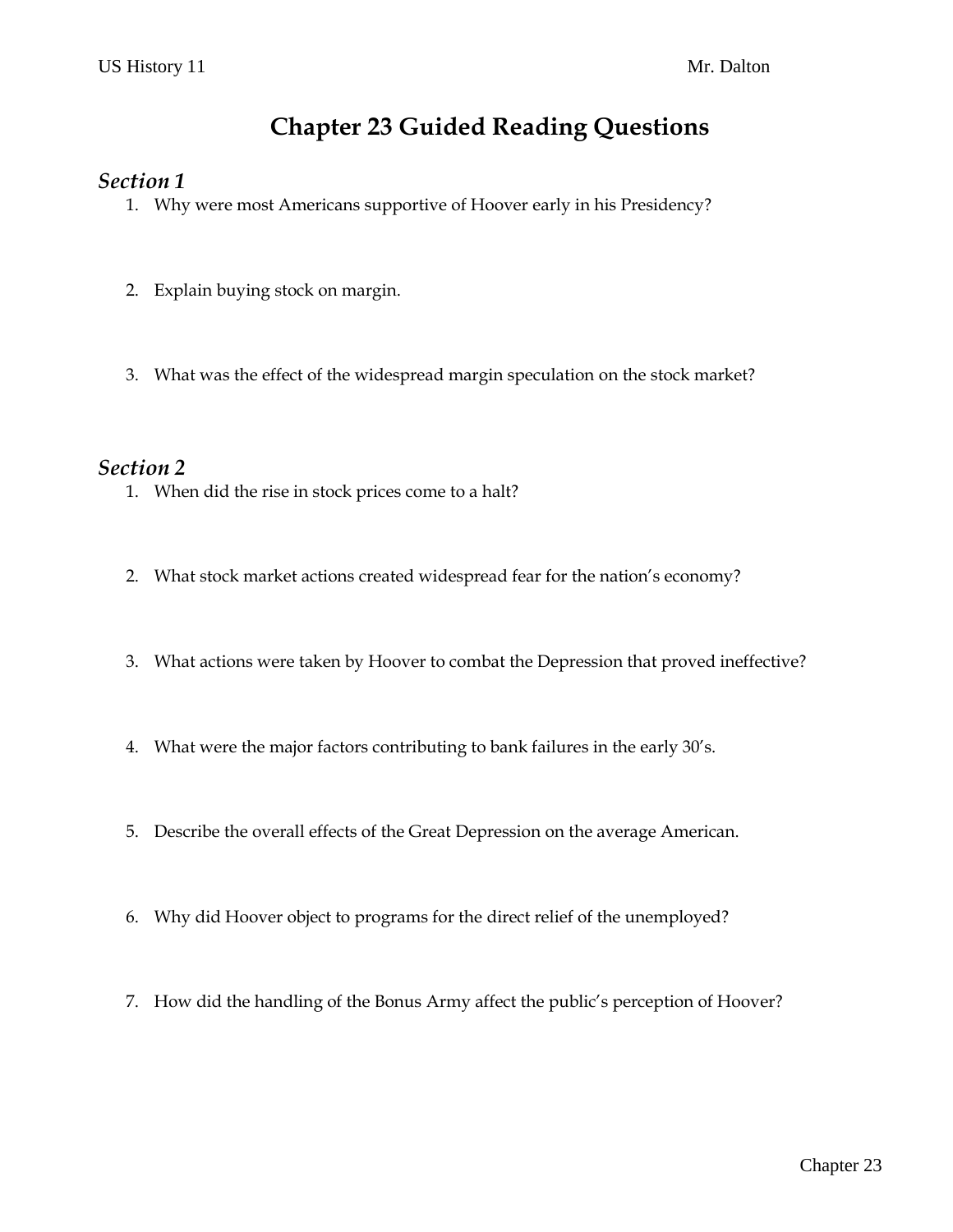## *Section 4*

- 1. By 1932, how did many American voters feel about Hoover?
- 2. What promise won the Democratic nomination for FDR in 1932?